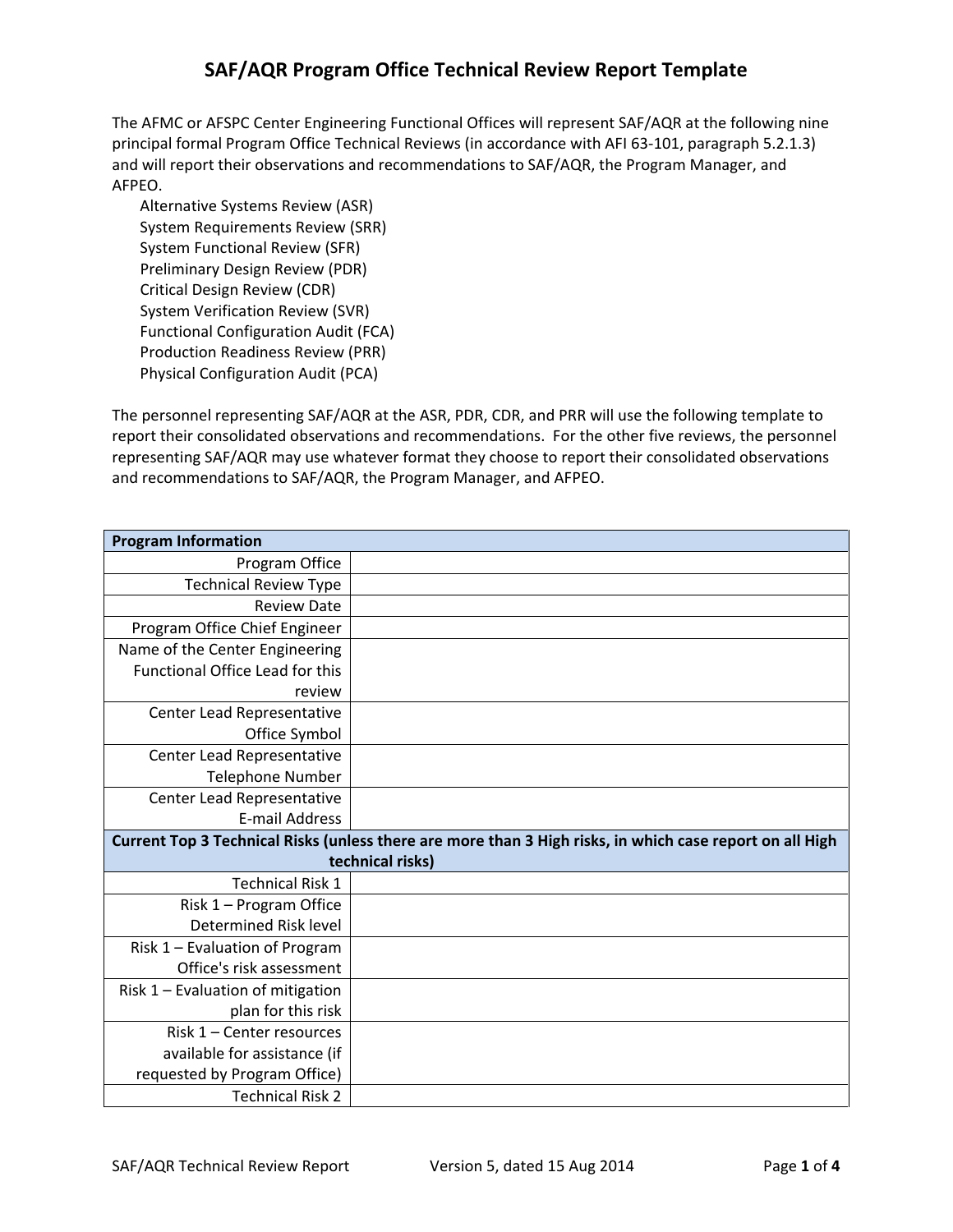| Risk 2 - Program Office                             |  |
|-----------------------------------------------------|--|
| Determined Risk level                               |  |
| Risk 2 - Evaluation of Program                      |  |
| Office's risk assessment                            |  |
| Risk 2 - Evaluation of mitigation                   |  |
| plan for this risk                                  |  |
| Risk 2 - Center resources                           |  |
| available for assistance (if                        |  |
| requested by Program Office)                        |  |
| <b>Technical Risk 3</b>                             |  |
| Risk 3 - Program Office                             |  |
| Determined Risk level                               |  |
| Risk 3 - Evaluation of Program                      |  |
| Office's risk assessment                            |  |
| Risk 3 - Evaluation of mitigation                   |  |
| plan for this risk                                  |  |
| Risk 3 - Center resources                           |  |
| available for assistance (if                        |  |
| requested by Program Office)                        |  |
| <b>Current Top 3 Technical Issues</b>               |  |
| Technical Issue 1                                   |  |
| Issue 1 - Assessment of                             |  |
| mitigation plan                                     |  |
| Issue 1 - Center resources                          |  |
| available for assistance (if                        |  |
| requested by Program Office)                        |  |
| <b>Technical Issue 2</b>                            |  |
| Issue 2 - Assessment of                             |  |
| mitigation plan                                     |  |
| Issue 2 - Center resources                          |  |
| available for assistance (if                        |  |
| requested by Program Office)                        |  |
| <b>Technical Issue 3</b>                            |  |
| Issue 3 - Assessment of                             |  |
| mitigation plan                                     |  |
| Issue 3 - Center resources                          |  |
| available for assistance (if                        |  |
| requested by Program Office)                        |  |
| <b>Prior Technical Review Top 3 Technical Risks</b> |  |
| <b>Technical Risk 1</b>                             |  |
| Risk 1 - Status if different                        |  |
| from current risk level                             |  |
| Risk 1 - Assessment of                              |  |
| change in status                                    |  |
| <b>Technical Risk 2</b>                             |  |
| Risk 2 - Status if different                        |  |
| from current risk level                             |  |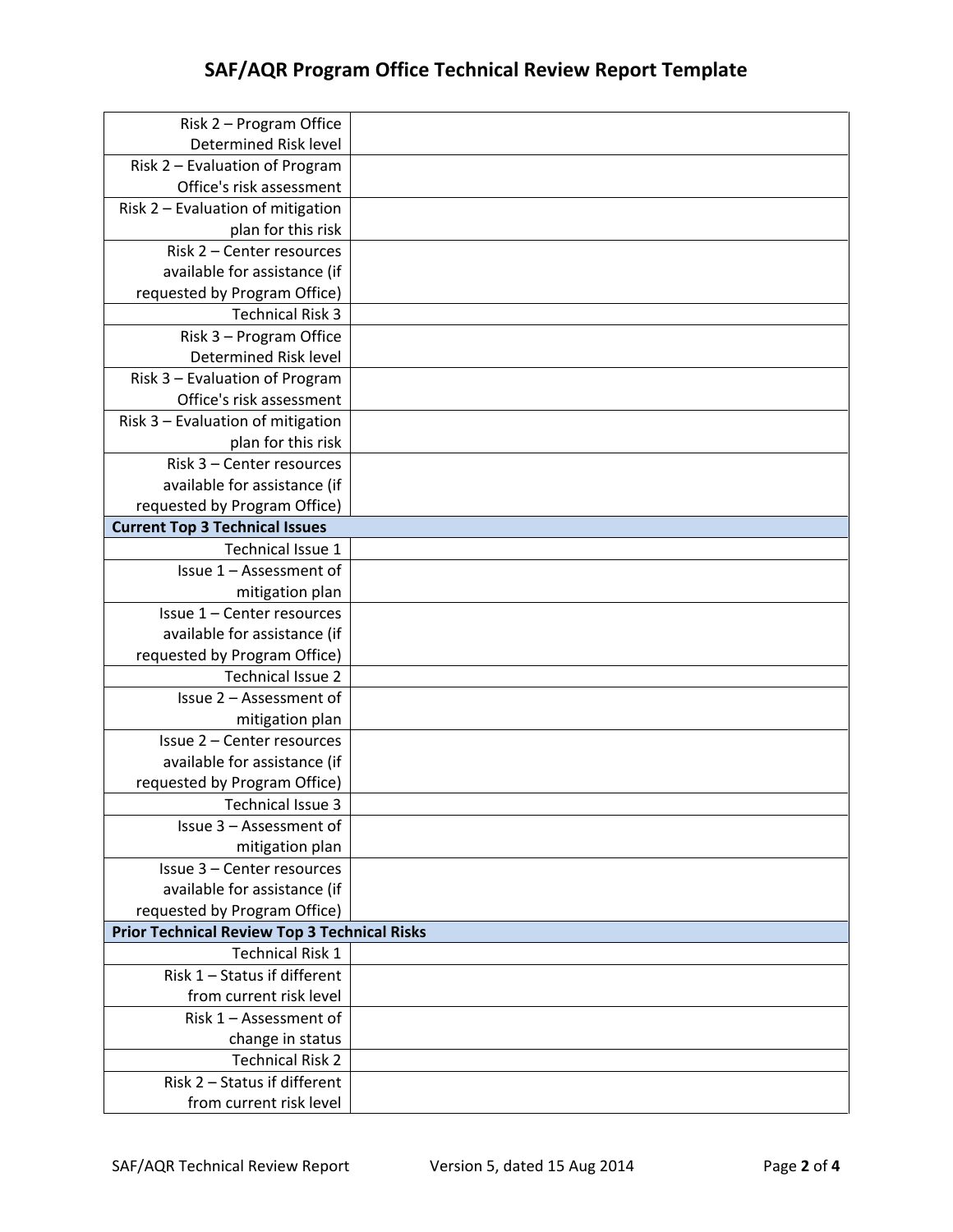| Risk 2 - Assessment of                                             |                                                                                             |
|--------------------------------------------------------------------|---------------------------------------------------------------------------------------------|
| change in status<br><b>Technical Risk 3</b>                        |                                                                                             |
| Risk 3 - Status if different                                       |                                                                                             |
| from current risk level                                            |                                                                                             |
| Risk 3 - Assessment of                                             |                                                                                             |
| change in status                                                   |                                                                                             |
| <b>Prior Technical Review Top 3 Technical Issues</b>               |                                                                                             |
| Technical Issue 1                                                  |                                                                                             |
| Issue 1 - Status if different                                      |                                                                                             |
| from current issue                                                 |                                                                                             |
| Issue 1 - Assessment of                                            |                                                                                             |
| change in status                                                   |                                                                                             |
| <b>Technical Issue 2</b>                                           |                                                                                             |
| Issue 2 - Status if different                                      |                                                                                             |
| from current issue                                                 |                                                                                             |
| Issue 2 - Assessment of                                            |                                                                                             |
| change in status                                                   |                                                                                             |
| Technical Issue 3                                                  |                                                                                             |
| Issue 3 - Status if different                                      |                                                                                             |
| from current issue                                                 |                                                                                             |
| Issue 3 - Assessment of                                            |                                                                                             |
| change in status                                                   |                                                                                             |
|                                                                    |                                                                                             |
|                                                                    | OSD Technical Management Emphasis Areas (AQR will identify the OSD emphasis areas annually) |
| Area 1                                                             |                                                                                             |
| Area 1 - Addressed in review                                       |                                                                                             |
| (Yes or No); if addressed, what                                    |                                                                                             |
| were technical risks and issues                                    |                                                                                             |
| of this area                                                       |                                                                                             |
| Area 1 - Change in status from                                     |                                                                                             |
| prior technical review                                             |                                                                                             |
| Area 1 - Assessment of overall                                     |                                                                                             |
| program (government and                                            |                                                                                             |
| contractor) technical                                              |                                                                                             |
| management of this area                                            |                                                                                             |
| Area 2                                                             |                                                                                             |
| Area 2 - Addressed in review;                                      |                                                                                             |
| (Yes or No); if addressed, what<br>were technical risks and issues |                                                                                             |
| of this area                                                       |                                                                                             |
| Area 2 - Change in status from                                     |                                                                                             |
| prior technical review                                             |                                                                                             |
| Area 2 - Assessment of overall                                     |                                                                                             |
| program (government and                                            |                                                                                             |
| contractor) technical                                              |                                                                                             |
| management of this area<br>Duplicate Fields for                    |                                                                                             |